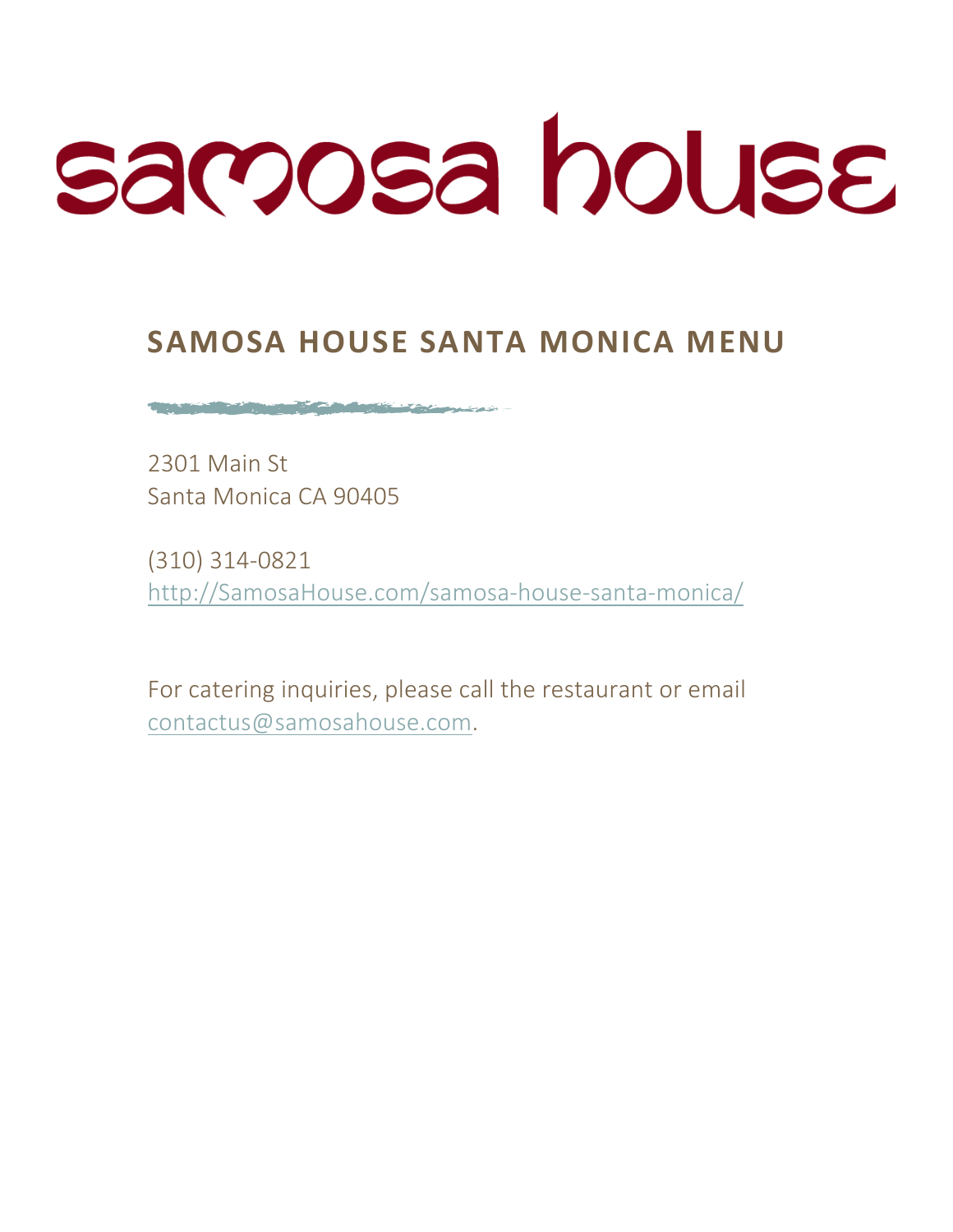# **COMBINATION PLATES**

### 3 ITEM COMBO

3 Entrees with your choice of bread and rice. Served with yogurt or dairy-free soup.

| WITH WHITE RICE | \$9.59 |
|-----------------|--------|
|-----------------|--------|

|  | <b>WITH BROWN RICE</b> | \$10.05 |
|--|------------------------|---------|
|--|------------------------|---------|

## 2 ITEM COMBO \$7.99

2 Entrees with your choice of either bread or rice. Served with yogurt or dairy-free soup.

## **APPETIZERS**

SAMOSA \$1.60 Pastry filled with Mashed Potatoes and Peas. Served with Tamarind and Mint Sauces.

SPINACH PAKORA \$3.99 Breaded Spinach and Onion Fritters. Served with Tamarind and Mint Sauces.

CAULIFLOWER PAKORA \$3.99 Breaded Cauliflower Fritters. Served with Tamarind and Mint Sauces.

MIXED PAKORA \$3.99 Mix of Spinach and Cauliflower Pakoras. Served with Tamarind and Mint Sauces.

CHILLI PAKORA \$3.99 Anaheim Pepper stuffed with Spiced Potatoes. Served with Tamarind and Mint Sauces.

HARA BHARA KABAB \$2.25 Spinach and Peas Kabab. Served with Tamarind and Mint Sauces.

## SABUDANA WADA **\$2.25**

Tapioca and Potatoes Patty. Served with Tamarind and Mint Sauces.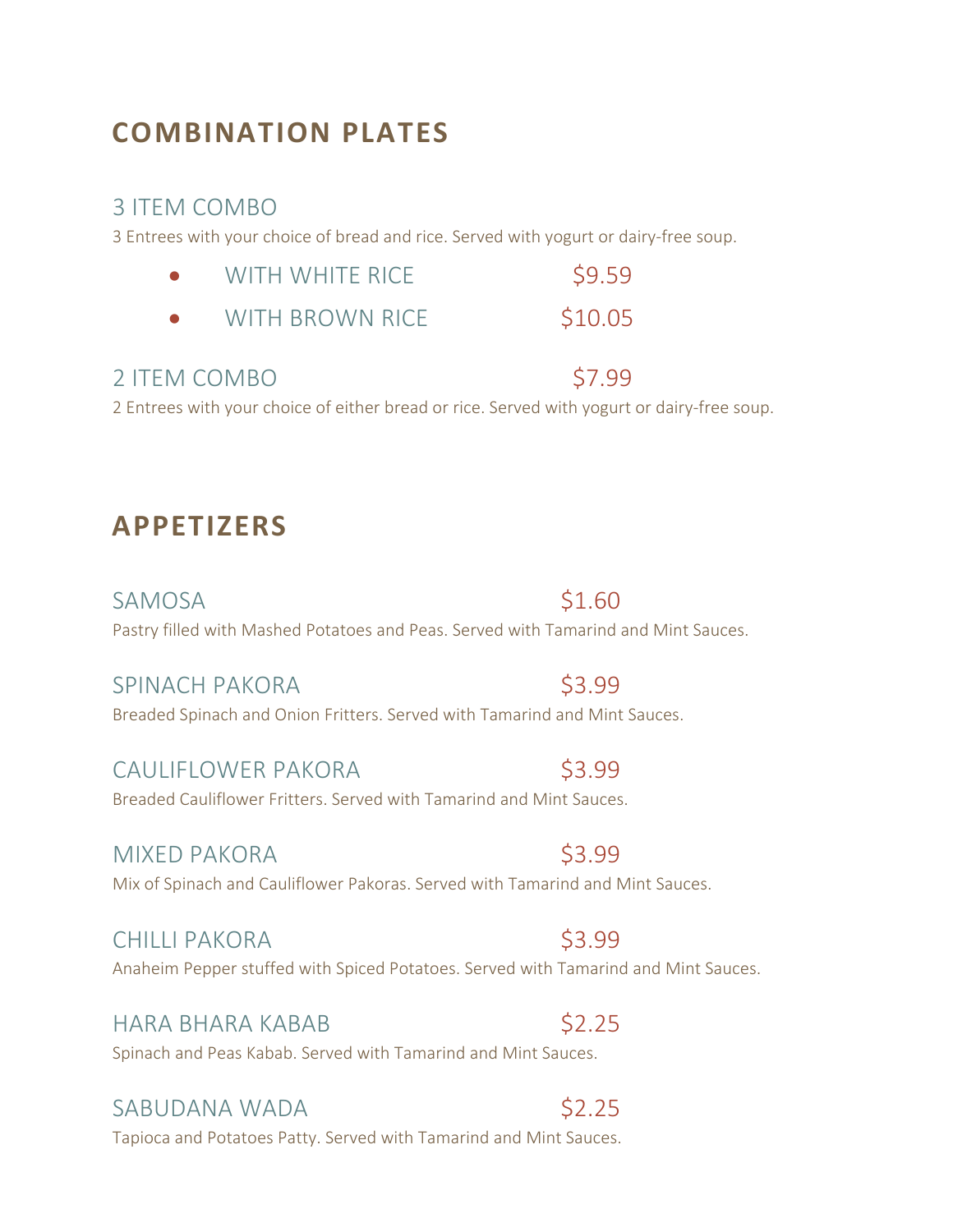# **HOT FOOD ON THE SIDE**

ENTREES 

|                      | 8OZ  |        | \$3.88  |  |  |
|----------------------|------|--------|---------|--|--|
|                      | 16OZ |        | \$6.59  |  |  |
|                      | 32OZ |        | \$12.59 |  |  |
| <b>RICE OR SOUP</b>  |      |        |         |  |  |
|                      | 8OZ  |        | \$2.99  |  |  |
|                      | 160Z |        | \$4.49  |  |  |
|                      | 32OZ |        | \$7.49  |  |  |
| <b>NAAN</b>          |      |        | \$2.00  |  |  |
| <b>CHILLI NAAN</b>   |      | \$2.50 |         |  |  |
| CHAPATIS / PAPPADUMS |      | \$1.00 |         |  |  |

# LIST OF ENTREES

| ALOO CURRY            | ALOO GOBI        |
|-----------------------|------------------|
| <b>BARBEQUED SOY</b>  | CHANA MASALA     |
| DAAL                  | <b>JACKFRUIT</b> |
| <b>PANEER DISHES</b>  | <b>SAAG</b>      |
| <b>VEGGIE CHICKEN</b> | AND MANY MORE    |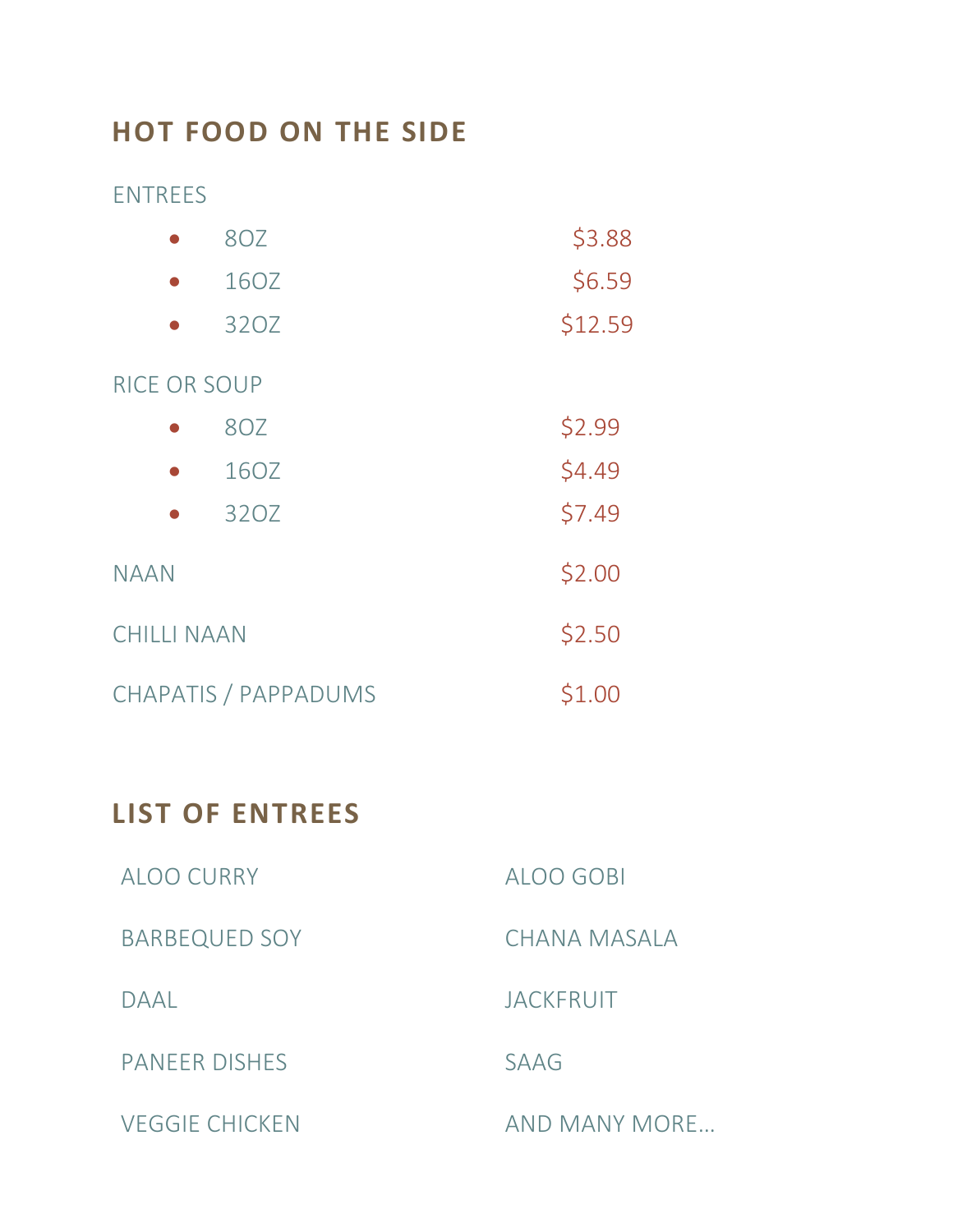# **SMALL PLATES**

CHANA BHATURA \$6.99

Garbanzo Beans Curry with 2 Fried Naans. Served with Yogurt, Onions and Pickles.

ALOO POORI S5.99 Potato Curry with 2 Pooris (Fried Bread). Served with Yogurt, Onions and Pickles.

# **CHAATS**

SAMOSA CHAAT SA.99 Mashed Samosa with Garbanzos, Veggies, Chutneys, Yogurt and Sauces.

BHEL PURI S4.99 Puffed Rice with Veggies, Chutneys, Yogurt and Sauces.

PAPRI CHAAT S4.99 Wheat Chips with Veggies, Chutneys, Yogurt and Sauces.

PANI PURI S4.99 Crisp Wheat Puffed Nugget with Veggie Filling and Masala Dipping Sauce.

DAHI PURI S4.99 Crisp Wheat Puffed Nugget with Veggie Filling, Yogurt, Sauces and Spices.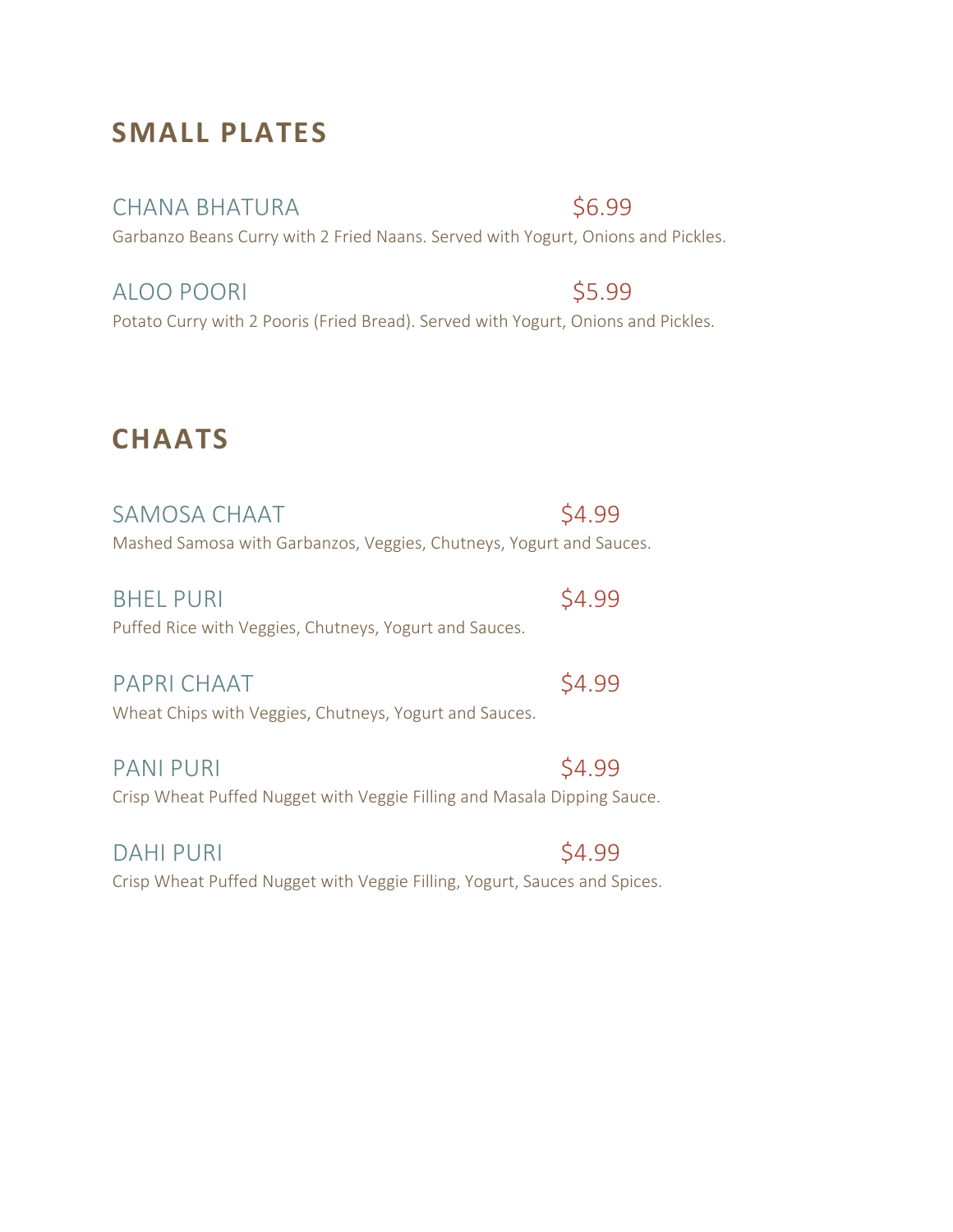# **SOUTH INDIAN**

### PAPER DOSA \$5.99

Crepe made of Lentils and Rice Flour. Served with Sambhar, Coconut and Tomato Chutneys.

## MASALA DOSA \$6.99

Dosa filled with Spiced Potatoes and Onions. Served with Sambhar, Coconut and Tomato Chutneys.

## MYSORE MASALA DOSA \$7.99

Spicy Dosa filled with Spiced Potatoes & Onions. Served with Sambhar, Coconut and Tomato Chutneys.

## ONION CHILLI UTTAPAM \$7.99

Pancake made of Rice and Lentil Flour and topped with Onions and Chiles. Served with Sambhar, Coconut and Tomato Chutneys.

## TOMATO CHILLI UTTAPAM \$7.99

Pancake made of Rice and Lentil Flour and topped with Tomatoes and Chiles. Served with Sambhar, Coconut and Tomato Chutneys.